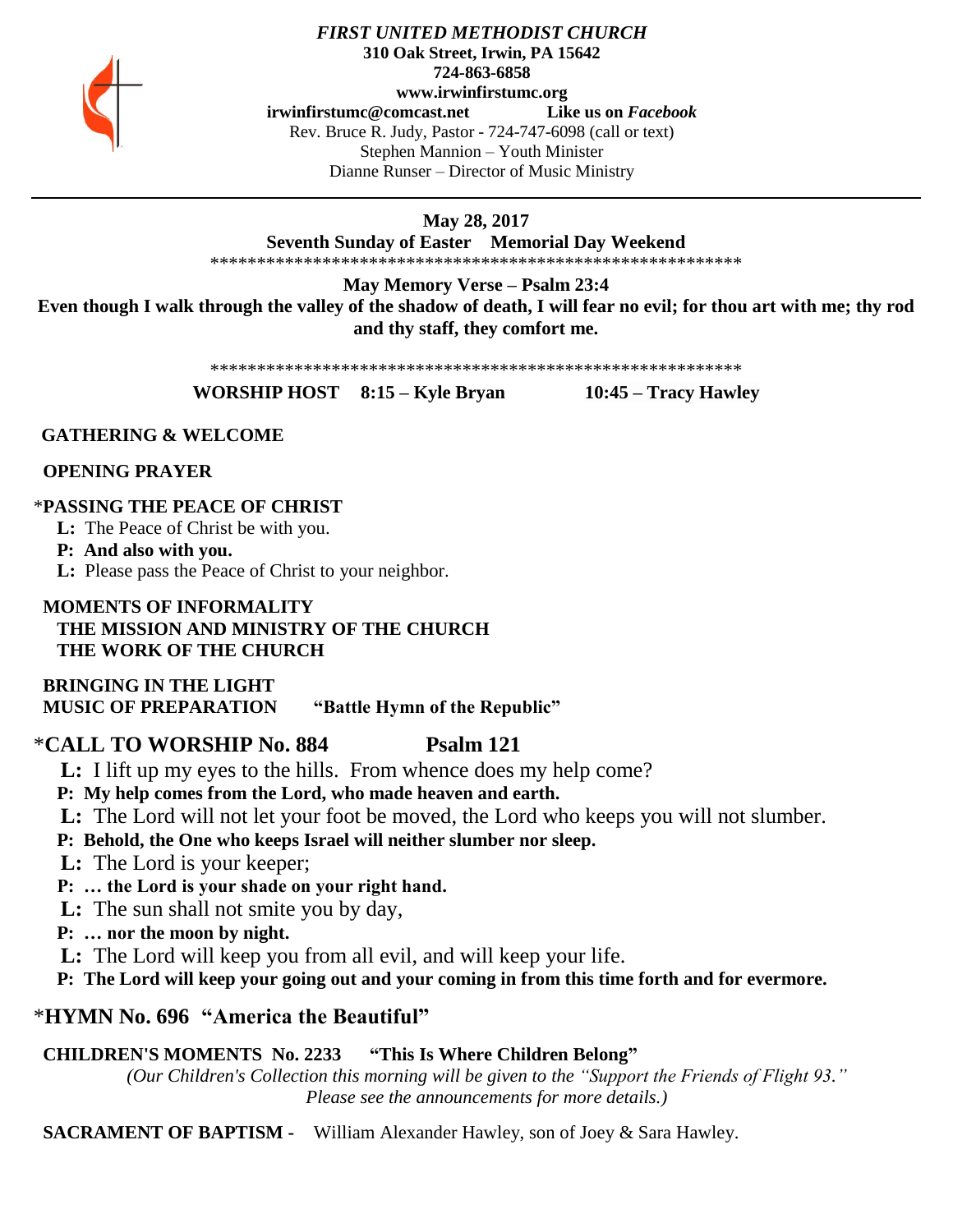William Alexander Hawley becomes the fourth generation of Hawley males to be baptized here at First United Methodist Church of Irwin. Great Grandfather, Joseph B. (12-16-23), Grandfather, William P. (04-13-58), and Father, Joseph A. (08-14-88). To God be the glory!

 **BAPTISMAL COVENANT II (page 39)**

#### **CONGREGATIONAL RESPONSE**

 **We give thanks for all that God has already given you and we welcome you in Christian love. As members together with you in the body of Christ and in this congregation of The United Methodist Church, we renew our covenant faithfully to participate in the ministries of the Church by our prayers, our presence, our gifts, our service, and our witness that in everything God may be glorified through Jesus Christ.**

 **ANTHEM "Fallen, Not Forgotten" – Deb Andrison**

 **WORD OF GOD 1 Peter 4:12-14; 5:6-11**

## **PRESENTATION OF GOD'S TITHES AND OUR OFFERINGS**

#### **OFFERTORY "In Fond Remembrance"**

\***DOXOLOGY No. 2026 (TFWS)** "Halle, Halle, Halleluja!" Halle, Halle, Halleluja! (3 times) Halleluja! Halleluja!

### \***PRAYER OF DEDICATION AND THANKS**

\***HYMN No. 2070 "He Is Exalted"**

#### **JOYS AND CONCERNS**

 **For our joys we say: "Praise the Lord"**

 **For our concerns we say: "Lord, hear our prayers."**

## **PASTORAL PRYER & THE LORD'S PRAYER**

 **Our Father who art in heaven, hallowed be thy name, thy kingdom come, thy will be done on earth as it is in heaven. Give us this day our daily bread; and forgive us our trespasses as we forgive those who trespass against us. And lead us not into temptation, but deliver us from evil, for thine is the kingdom, and the power and the glory forever. AMEN.**

\***SERMON SCRIPTURE John 17:1-11**

 **SERMON "In the Name of Jesus!!!"**

\***HYMN No. 2282 "I'll Fly Away"**

\***BENEDICTION**

\***MUSIC OF PARTING "Let There Be Peace on Earth"**

### \***Please stand if you are able**

*The service is under the control of the Holy Spirit. The altar rail is always open.* \*\*\*\*\*\*\*\*\*\*\*\*\*\*\*\*\*\*\*\*\*\*\*\*\*\*\*\*\*\*\*\*\*\*\*\*\*\*\*\*\*\*\*\*\*\*\*\*\*\*\*\*\*\*\*\*\*\*\*\*\*\*\*\*\*\*\*\*\*\*\*\*\*\*\*\*

## **ATTENDANCE LAST WEEK Saturday: 18 Sunday: 8:15 - 70 10:45 – 70**

## **SERVING YOU TODAY**

**USHERS TEAMS:** 8:15 – Men's Group 10:45 – Joel Frye/Bill Hawley **SOUND TEAM:** 8:15 – Jason Kirsch & Fritz Runser 10:45 Penny Brant & Josh Burger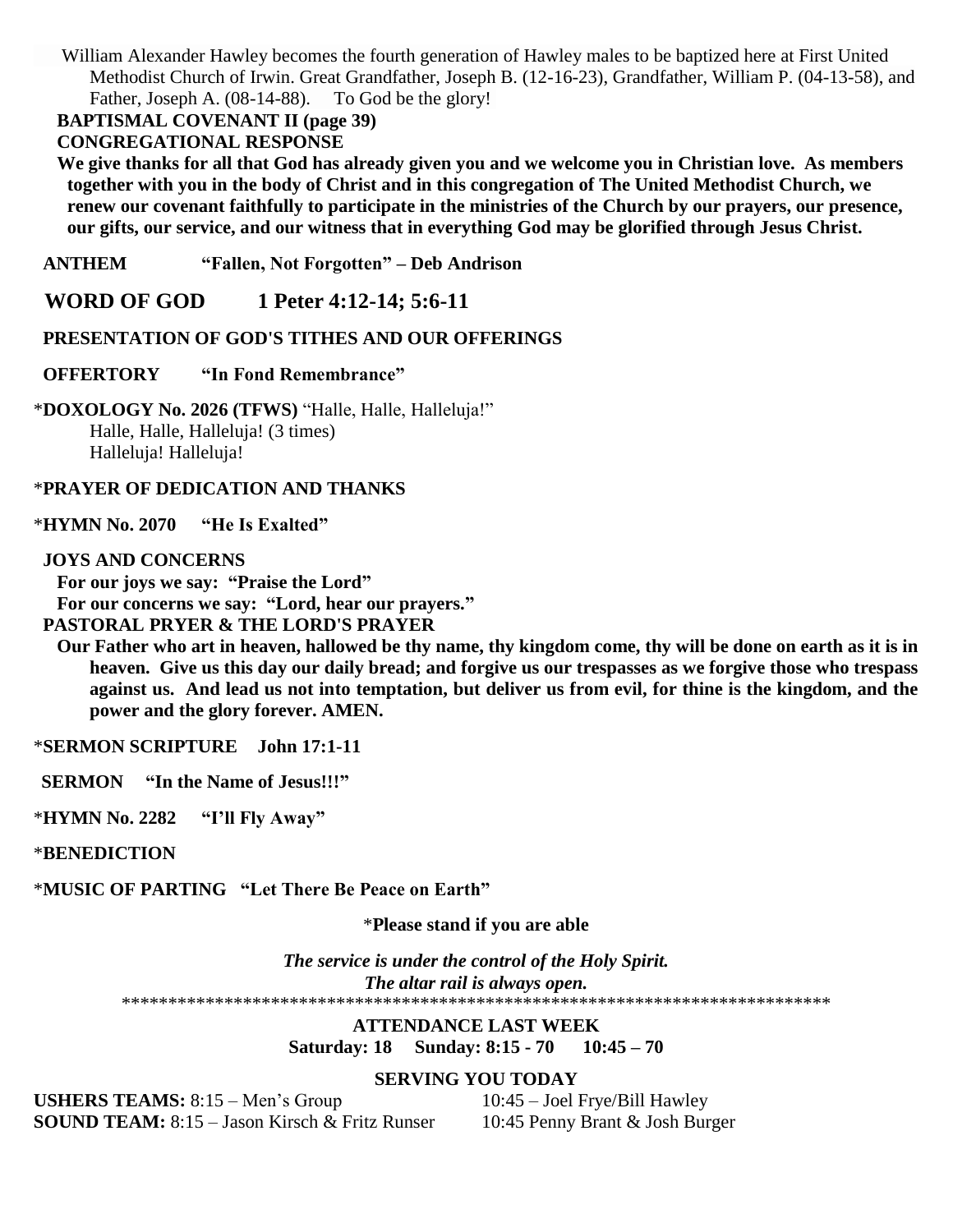**NURSERY:** Our Nursery (birth through age 5) is open during the 10:45 worship service. The attendents today will be Donna Weber & Dawn Capecci. In the event that there is no attendent in the nursery, parents are still welcome to use the nursery however they must stay with their children.

ALTAR FLOWERS: The flowers on the altar today are in honor of the baptism of William Alexander Hawley, born April 22, 2017. William is the son of Joey and Sara Hawley. He is the grandson of Bill and Tracy Hawley and Tim and Diane Milam. William is also the great-grandson of Joseph (and the late) Hazel Hawley, Don and Shirl Austin, Mary Lee (and the late) Wade Milam, and Marion (and the late) Anthony Lisehora.

**THE ROSE ON THE ALTAR TODAY** is given in honor of the birth of Abby Lyn Nahar, born on May 20, 2017. Abby is the daughter of John and Kara Nahar. Maternal grandparents are Bob and Debbie Weaver. Paternal grandparents are John and Janet Nahar. Bill and Bernie Fishel are Abby's great-grandparents. 

#### THIS WEEK AT OUR CHURCH

Office - 8:00 AM – 1:00 PM Monday thru Thursday; 8:00 AM – Noon on Friday

Pastor Bruce – 10:00 AM – 1:00 PM Tuesday, Wednesday & Thursday

724-747-6098 (call or text) or email at preacherptl@gmail.com Please feel free to contact Pastor Bruce if you are in need of a pastoral visit.

**Today, Sunday, May 28 Memorial Day Weekend** 8:00 Prayer 8:15 Worship Service 9:30 Sunday School 10:45 Worship Service

**Monday, May 29 Office Closed** Irwin Parade at 10:00 AM

**Tuesday, May 30** 6:15 TOPS  $7:30\,NA$ 

**Wednesday, May 31** 1:00 Bible Study 6:00 Healing Service 7:00 Women's Book Study Thursday, June 1  $6:30\text{ NA}$ 7:00 "Crazy Love" Study Group

**Friday, June 2 Cancelled - Youth Barn Party** 

**Saturday, June 3** 6:00 Contemporary Worship Service 7:00 Christian Singles Group

**Next Sunday, June 4 Pentecost Sunday, Communion Graduate Recognition Sunday** 8:00 Prayer 8:15 Worship Service 9:30 Sunday School 10:45 Worship Service

THE HAPPY METHODIST GROUP will meet for lunch at Rodney's Restaurant on Monday, June 5<sup>th</sup> at 12:00 noon. If you have any questions about the lunch, or the Happy Methodist group, please contact Shirley McCune at 724-527-2497.



THERE IS A NEW MINISTRY HERE AT IRWIN FUMC "Stitch in Faith Ministry"

**Meeting Place:** the Upper Room off the balcony (previously the District Superintendent's office)

**Dates:** Wednesday, June  $7^{\text{th}}$  from  $10:00 - 11:00$  AM

Wednesday, June  $21<sup>st</sup>$  from  $7:00 - 8:00$  PM

**Ministry:** We will be learning how to make prayer quilts.

What to Bring: Yourself and the desire to learn how to quilt. No experience is required. We would love for all who are able to come and join the fun!

**Quilting Instructor:** Mary Reed (724-864-5376)

**Direct questions to:** Mary Reed or Cindi Painter (724-446-0224)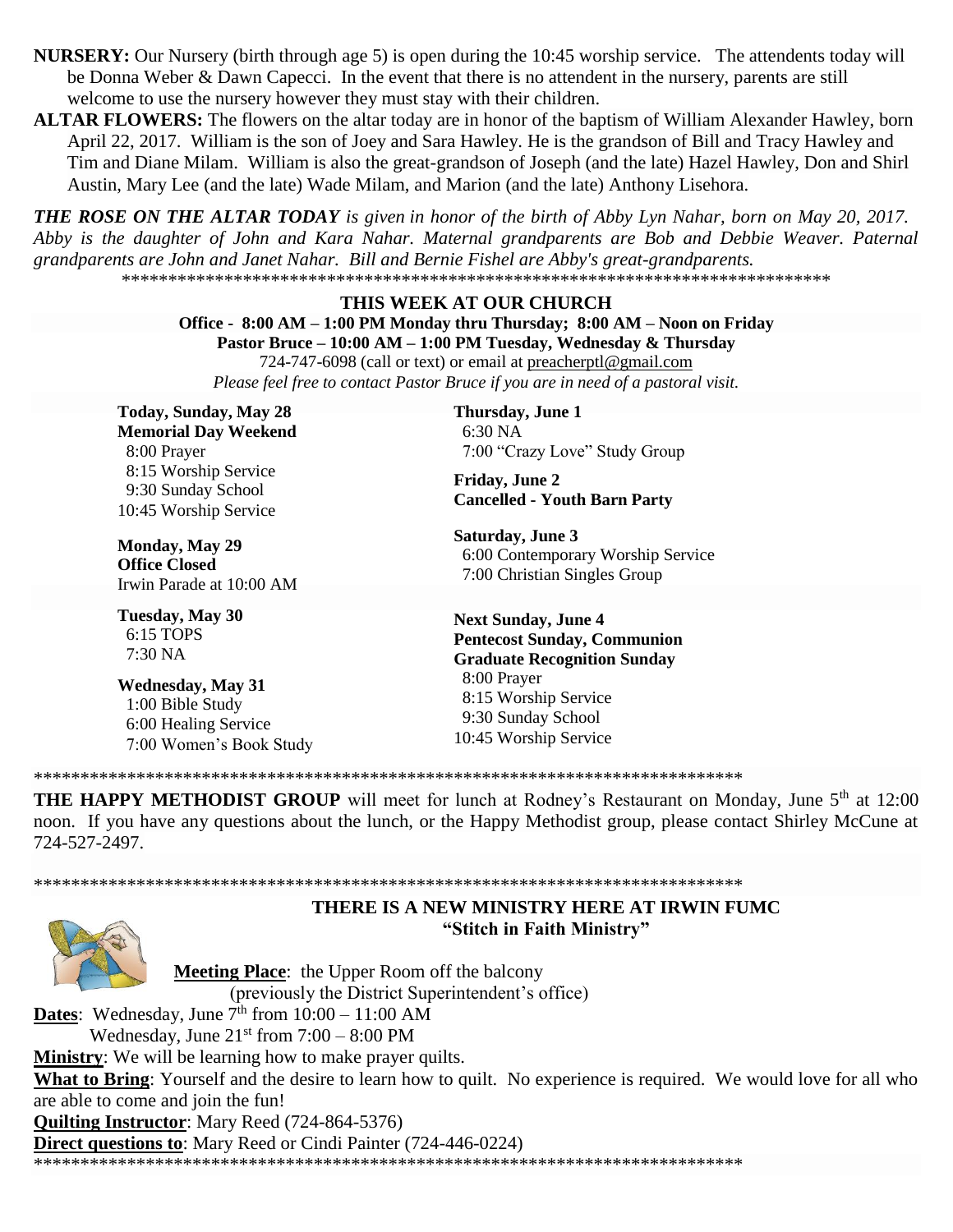#### **ANNOUNCEMENTS**

**PENTECOST IS NEXT WEEK, SUNDAY, JUNE 4th!** In honor of Pentecost Sunday we are asking everyone to wear red to church next Sunday. The color red symbolizes joy and the fire of the Holy Spirit. Come next week to learn more about Pentecost.

**CHILDREN'S COLLECTIONS:** The Children's Collections this week will be given to "Support the Friends of Flight 93."

Friends groups are found at many national parks, raising awareness and appreciation for these special places and helping to provide educational and interpretive resources to enhance the experience for every

visitor. The Friends of Flight 93 National Memorial is the official non-profit supporting partner of Flight 93 National Memorial. The Friends focus on awareness, education, volunteer support, preservation and stewardship. The Friends is a registered 501 (c)3 organization, donations to which are tax-deductible.



Camp Fundraiser Hoagie Sale for June - Orders are being taken today and Sunday, June 4th. Hoagies will be delivered after both services on Sunday, June 11th. All proceeds from the June, July and August Sale will go into the general campership fund. Order forms are available on the camp table in the narthex. Completed orders can be placed in the box on the table. The cost is \$6.50 and checks (payable to First UM) are due when you pick up your hoagie. Thanks for supporting our camping program! So far, we have 16 campers registered for the summer camping program! It's not too late to register if you are still thinking about going to Jumonville, Camp Allegheny or Wesley Woods! Monies and scholarships are available! Questions...contact Laurie Saporito, Camp Steward at 724-864-5649 or cts72@hotmail.com

#### **RICK SIMMS MEMORIAL WORK TRIP**

This year we will be helping the Andrake family by building a bedroom addition and porch onto her existing mobile home. Janet is a single mother with an 8 year old son, Alex. She just received custody of her 16 year old nephew, Isaiah. The room will be for her nephew, Isaiah. As in the past, we would like to provide some small gifts for the children. If you would like to help in this endeavor, a basket is in the narthex under our poster.

The boys sizes are: Isaiah - men's medium;  $34 \times 30-32$  pants

Alex-boy's 8-10 or boys large shirts

They don't play any sports but both enjoy football and WVU.

For more information contact Jack or Patty Osterman at

724-863-2796 or namretsoip@gmail.com

# **R**<br>GRADUATION SUNDAY 2017

Graduation Sunday will be next Sunday, June 4, 2017. This is the day that we, as a church family, recognize those who are graduating. If you are graduating, or know of someone who is graduating, please let us know by submitting the information to the church office in writing or by email at fume jeanne.secrep@comcast.net

We need the following info:

High School Students – The school you are graduating from & your future plans, such as the college/school you plan to attend and what you will major in, or your employment plans.

College Students – The school you are graduating from, the degree you have earned, and your future plans.

All information should be received in the office today.

Blackburn Center: 5/14 - \$185.50  $5/21 - $109.00$ 

#### **AREA GRADUATION CEREMONIES**

According to the school schedules found online, area school graduation ceremonies

are as follows: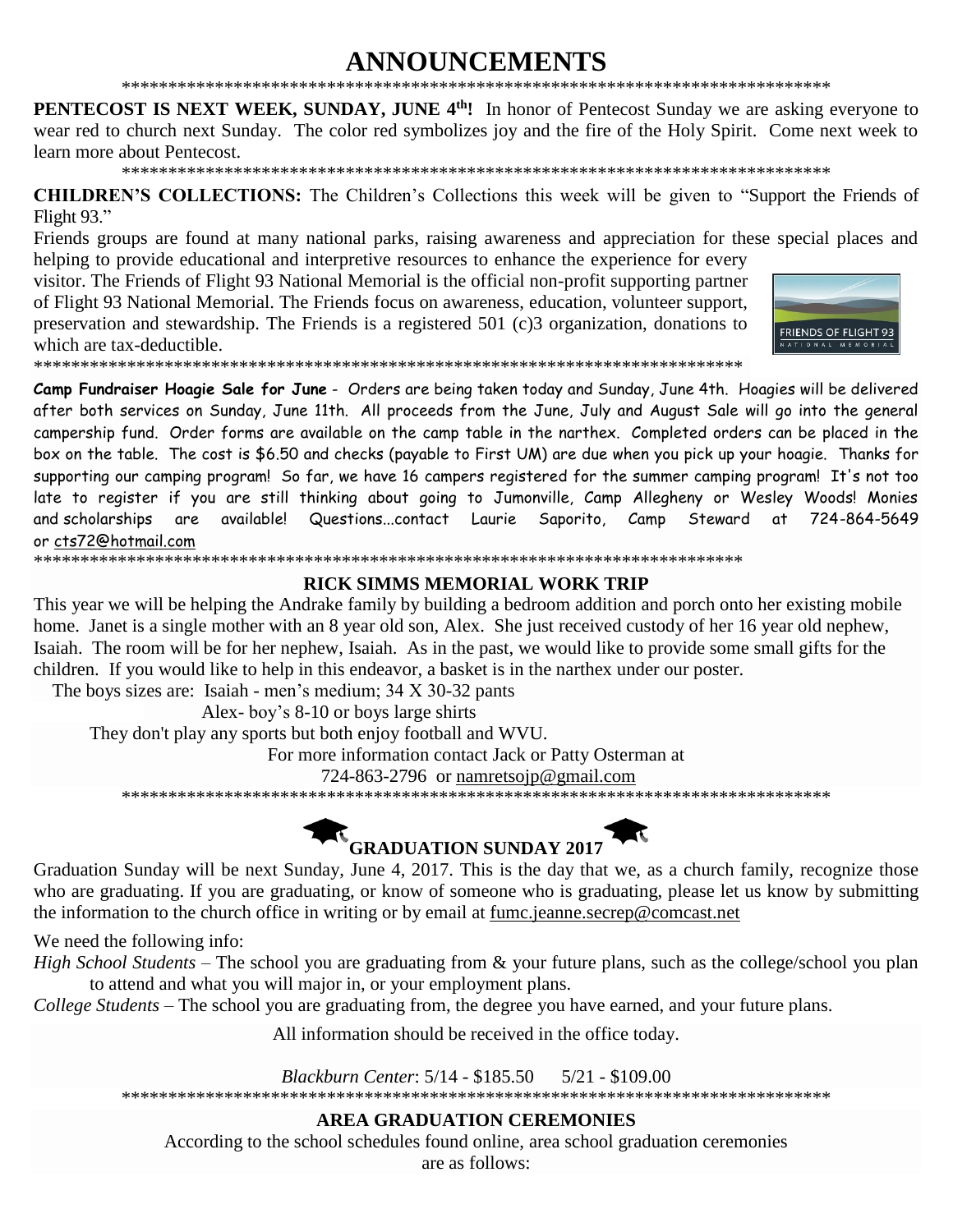Penn Trafford – Thursday, May  $25<sup>th</sup>$ Norwin – Friday, May  $26<sup>th</sup>$ Greensburg Salem – Wednesday, May  $31<sup>st</sup>$ Yough – Friday, June  $2<sup>nd</sup>$ Hempfield – Wednesday, June  $7<sup>th</sup>$ \*\*\*\*\*\*\*\*\*\*\*\*\*\*\*\*\*\*\*\*\*\*\*\*\*\*\*\*\*\*\*\*\*\*\*\*\*\*\*\*\*\*\*\*\*\*\*\*\*\*\*\*\*\*\*\*\*\*\*\*\*\*\*\*\*\*\*\*\*\*\*\*\*\*\*\*



http://www.clipartkid.com

ATTENTION:

# **PARENTS AND CHILDREN FROM TODDLER TO HIGH SCHOOL**



There will be 3 Sunday School classes during the summer months - June  $18<sup>th</sup>$ , July 16<sup>th</sup>, and August 20<sup>th</sup>. Each class will have a short lesson by Pastor Bruce and a snack.

On June 18<sup>th</sup> and July 16<sup>th</sup> there will be a craft and on August 20<sup>th</sup> there will be face painting and making animal balloons.



PLEASE PLAN TO ATTEND and make our Summer Sunday School a success!

## Anyone interested in helping should contact

Ethel Rosenburg (724-864-3833) or Pastor Bruce (724-747-6098.)

\*\*\*\*\*\*\*\*\*\*\*\*\*\*\*\*\*\*\*\*\*\*\*\*\*\*\*\*\*\*\*\*\*\*\*\*\*\*\*\*\*\*\*\*\*\*\*\*\*\*\*\*\*\*\*\*\*\*\*\*\*\*\*\*\*\*\*\*\*\*\*\*\*\*\*\*

## **FROM OUR YOUTH MINISTER …**

We had a great few months at youth group, and I look forward to summer events and regular youth group in the fall!

A few notes:

-There will not be youth group Wednesday the 31st due to finals and other end-of-school-year business. Therefore, the weekly youth group meetings are over until the fall. Exciting things to come!

-The barn party scheduled for June 2nd is cancelled due to a lack of registrations for the event. Keep your eye on the bulletin for summer events!

-For those of you who don't know, I (Stephen) am getting married and helping move my bride (Dawn) to Pittsburgh. So bear with me through the month of June!

\*\*\*\*\*\*\*\*\*\*\*\*\*\*\*\*\*\*\*\*\*\*\*\*\*\*\*\*\*\*\*\*\*\*\*\*\*\*\*\*\*\*\*\*\*\*\*\*\*\*\*\*\*\*\*\*\*\*\*\*\*\*\*\*\*\*\*\*\*\*\*\*\*\*\*\*

**ANNOUNCEMENT GUIDELINES:** We are happy to anounce the upcoming events for the groups in our church. Following are a few guidelines we have for printing announcements:

- 1. To be sure your announcement is correct, please print your announcement and leave it in the office, or email it to [fumc.jeanne.secrep@comcast.net](mailto:fumc.jeanne.secrep@comcast.net) Phone messages are discouraged.
- 2. As a rule, people will read an announcement the first week it is printed. They will scan through it the second week to see if it has changed. The third week they will barely acknowledge it or pass it by altogether. For this reason, announcements will be printed for 3 consecurive weeks only.
- 3. If you would like your announcement published for a longer period of time, please change the wording to make it appear as though it is a new announcement.
- 4. Clipart is sometimes, but not always, available to suit an announcement. We will do our best to insert clipart when available.

\*\*\*\*\*\*\*\*\*\*\*\*\*\*\*\*\*\*\*\*\*\*\*\*\*\*\*\*\*\*\*\*\*\*\*\*\*\*\*\*\*\*\*\*\*\*\*\*\*\*\*\*\*\*\*\*\*\*\*\*\*\*\*\*\*\*\*\*\*\*\*\*\*\*\*\*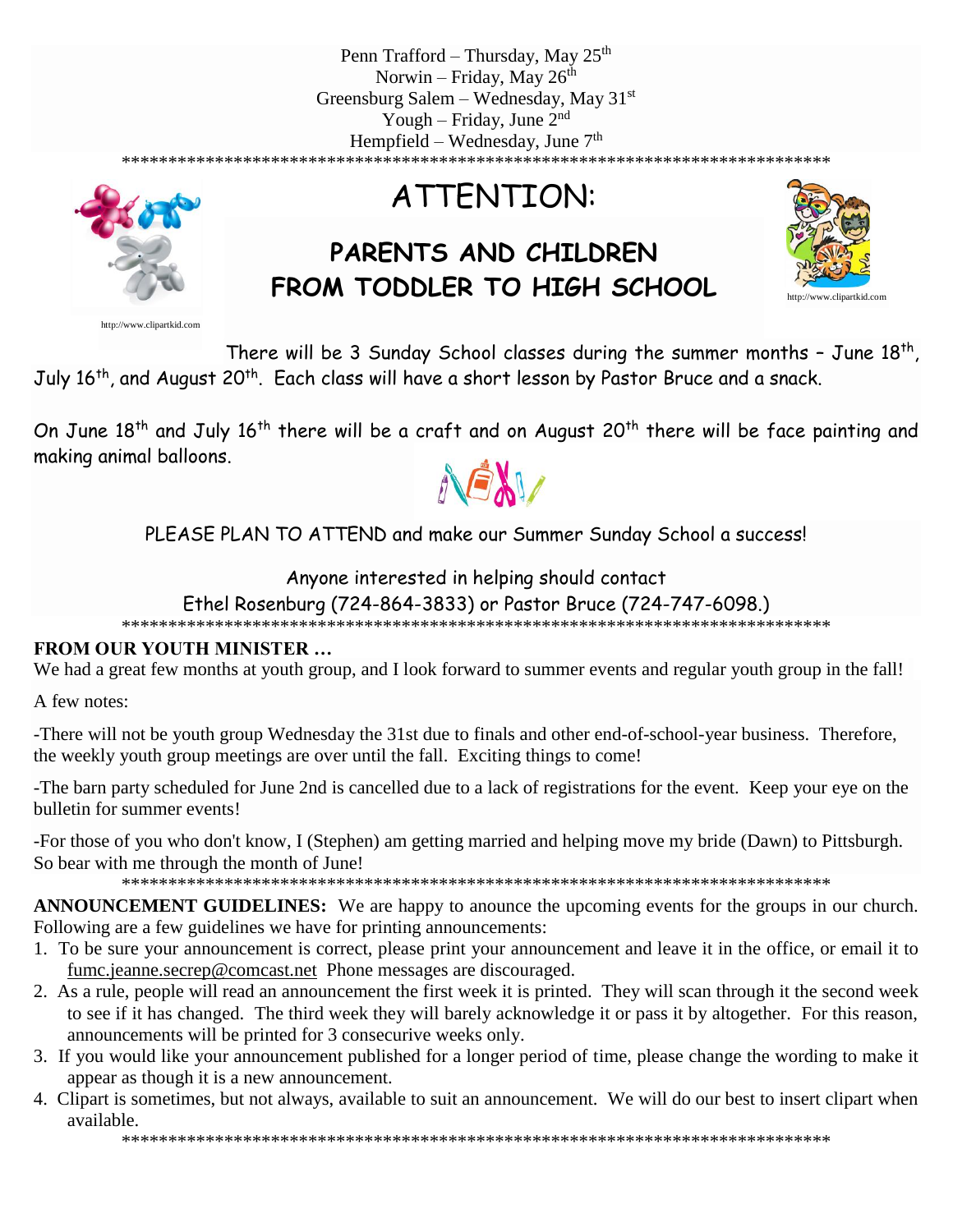### **For more information on the following programs, contact Pastor Bruce at 724-747-6098 (call or text) or email at [preacherptl@gmail.com](mailto:preacherptl@gmail.com)**

**BIBLE STUDY WITH PASTOR BRUCE:** Held every other Wednesday at 1:00 PM. See "THIS WEEK AT OUR CHURCH" for dates.

\*\*\*\*\*\*\*\*\*\*\*\*\*\*\*\*\*\*\*\*

**HEALING SERVICE:** the last Wednesday of the month at 6:00 PM.

\*\*\*\*\*\*\*\*\*\*\*\*\*\*\*\*\*\*\*\*

**DEPRESSION AND ANXIETY SUPPORT GROUP:** Meetings will be held the 3<sup>rd</sup> Wednesday of each month at 6:00 PM.

\*\*\*\*\*\*\*\*\*\*\*\*\*\*\*\*\*\*\*\*

**PRAYER WARRIORS!** If you are interested in becoming one of FUMC's Prayer Warriors please see Pastor Bruce. He will give you more information on the program.

\*\*\*\*\*\*\*\*\*\*\*\*\*\*\*\*\*\*\*\*

**"RIGHT NOW MEDIA" BIBLE STUDIES:** To participate in any of these studies, you need to email the church office at [fumc.jeanne.secrep@comcast.net](mailto:fumc.jeanne.secrep@comcast.net) with your request. The office will place your email address on the list of participants and give you instructions on how to log onto the account.

\*\*\*\*\*\*\*\*\*\*\*\*\*\*\*\*\*\*\*\*\*\*\*\*\*\*\*\*\*\*\*\*\*\*\*\*\*\*\*\*\*\*\*\*\*\*\*\*\*\*\*\*\*\*\*\*\*\*\*\*\*\*\*\*\*\*\*\*\*\*\*\*\*\*\*\*

## **MUSICIANS WANTED**

Are you interested in being a part of the Saturday night worship team (6pm service)? We are in need of musicians (on guitar, keyboard, or percussion) who are willing to play/sing on a regular or semi-regular basis.



- Interested persons should have the following qualities:
	- Ability to independently learn 5 or 6 songs in a week
	- Willingness to arrive at 4:30 on Saturday to practice
	- Ability to play from chord sheets
	- Familiarity with current contemporary worship music would be a plus
	- Ability to sing harmonies would be a plus as well.

If you are interested please talk to Laura (Saturday night worship leader) sometime at a Saturday night service. You can also contact the office and they will forward your information to Laura.

\*\*\*\*\*\*\*\*\*\*\*\*\*\*\*\*\*\*\*\*\*\*\*\*\*\*\*\*\*\*\*\*\*\*\*\*\*\*\*\*\*\*\*\*\*\*\*\*\*\*\*\*\*\*\*\*\*\*\*\*\*\*\*\*\*\*\*\*\*\*\*\*\*\*\*\*

**HOSPITAL CALLS:** If you or someone you know is in the hospital, please call the office or Pastor Bruce to let us know. We will need the name of the patient, the hospital and the room number if available. It's better to get multiple calls than none at all. *Remember, Pastor Bruce cannot provide care to our congregation if he doesn't know there is a need.*

\*\*\*\*\*\*\*\*\*\*\*\*\*\*\*\*\*\*\*\*\*\*\*\*\*\*\*\*\*\*\*\*\*\*\*\*\*\*\*\*\*\*\*\*\*\*\*\*\*\*\*\*\*\*\*\*\*\*\*\*\*\*\*\*\*\*\*\*\*\*\*\*\*\*\*\*

\*\*\*\*\***IN PERSONAL CARE & REHABILITATION FACILITIES** \*\*\*\*\*

Catherine Ververka ~ Transitions Healthcare, N Huntingdon Dorothy Burnside ~ Asbury Heights, Mt. Lebanon Marge Osterman ~ The Grove at Irwin LaVerne Frick, Doris Collins ~ Golden Heights, Irwin Nancy Sprenger, Jane Earnest, Wanda Halavan ~ Redstone, N. Huntingdon

\*\*\*\*\*\*\*\*\*\*\*\*\*\*\* **CONTINUOUS PRAYERS** \*\*\*\*\*\*\*\*\*\*\*\*\*\*\*

Diane Blissman, Brent Lauffer, Kurt Wallace & Family, Casey Yanos, Megan Yanos, Marian Shank, Donna Tamilia, Josh Meehan, Doris Ireland, Ruth Painter, Cheryl McCafferty, Rick Higginbotham, Sally Hildbold, Mike Morris, Jessie Morrell, Devin Raynovich, Stojan Raulic

\*\*\*\*\*\*\*\*\*\*\*\*\*\* **THIS MONTHS PRAYERS LIST** \*\*\*\*\*\*\*\*\*\*\*\*\*\*\*

*We will change the prayer list the first Sunday of each month. Contact the church office at 724-863-6858 with names for the list.*